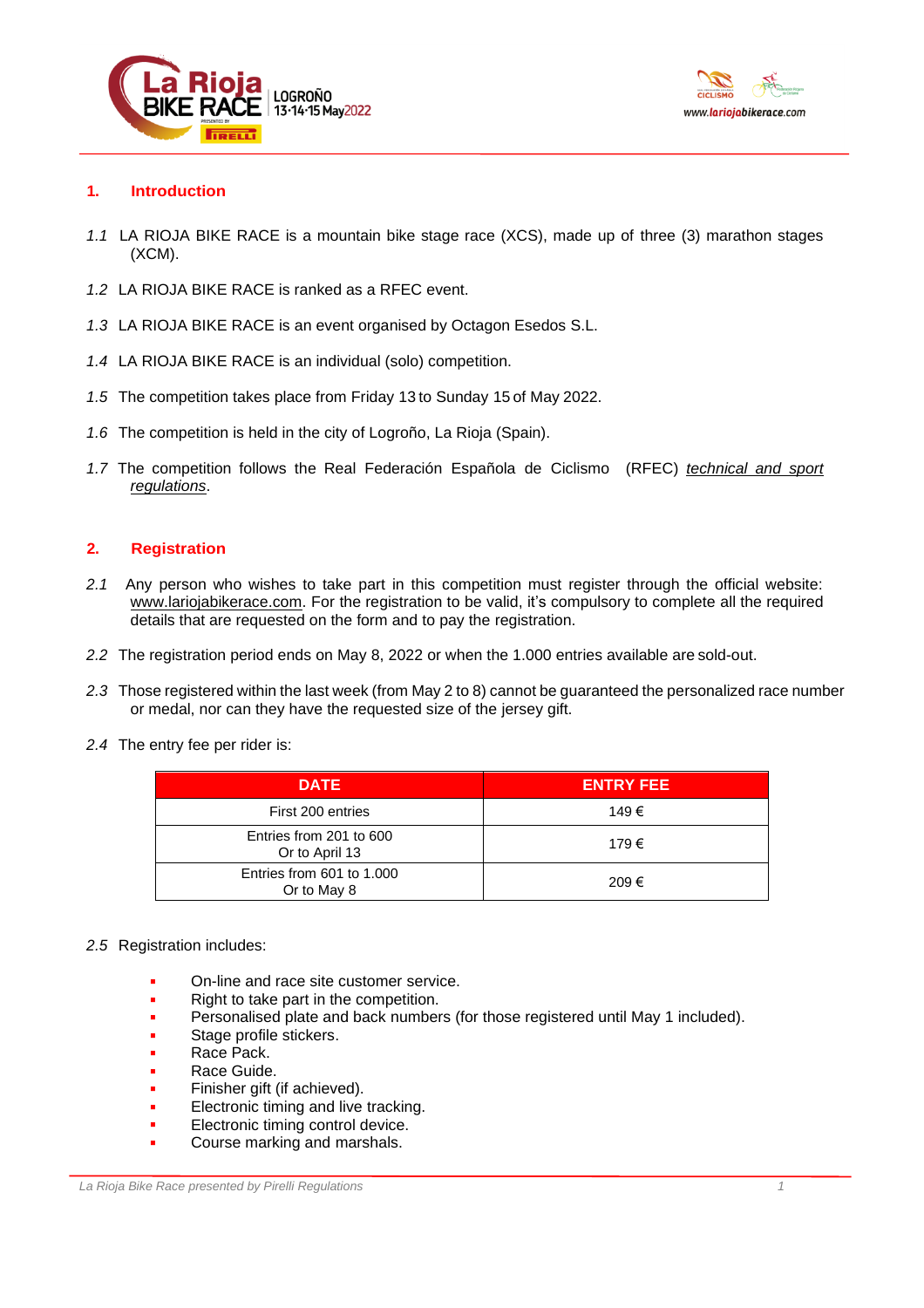



- Sweep vehicles.
- Liquid and solid feed zones.
- Medical aid.
- Mechanical service.
- Bicycle washing area.
- Guarded bicycle parking.
- Cloakroom.
- Changing rooms, toilets and showers.
- Other free services at the paddock.
- Special gift
- *2.6* The entry fee is not refunded if a rider is disqualified or withdraws from the competition.
- *2.7* Cancellation policy and changes:

| <b>DATE</b>               | <b>CANCELLATION FEE</b>                      |  |
|---------------------------|----------------------------------------------|--|
| Until 28.02.2022          | $-60 \in \text{or transfer}$ to 2023 edition |  |
| $01.03.2022 - 30.04.2022$ | Transfer to 2023 edition                     |  |
| $01.05.2022 - 08.05.2022$ | Non-refundable.                              |  |

Cancellations or changes must be requested to [inscripciones@lariojabikerace.com](mailto:inscripciones@lariojabikerace.com).

Registration transfers will only be valid for one edition, otherwise the entry fee will be lost. If the next edition's entry fee increases, it will be compulsory to pay the difference in order to transfer the registration.

# **3. Riders**

- *3.1* All riders must be at least 19 years of age on the 31st of December of the current year in which the competition takes place.
- *3.2* Participants must have a competition cycling license, approved by a national cycling federation and by the UCI.
- *3.3* Touring licenses are not accepted. Neither are licenses from other sports.
- *3.4* Those riders who do not have an annual racing cycling license, must issue a temporary license, valid only for the race and approved by the Royal Spanish Cycling Federation (RFEC). It is possible to purchase such a temporary license through the registration plataform.
- *3.5* This temporary license allows to compete in the category that corresponds according to age, taking into account the particular specifications of the federation to which it is subject.
- *3.6* Riders can register in any of the following categories:

### Elite men.

A man that must be 19 years or older on the 31st of December of the current year in which the competition takes place. Riders without an annual racing cycling license approved by the UCI will not compete for UCI points nor prize money.

### Elite women.

A woman that must be 19 years or older on the 31st of December of the current year in which the competition takes place. Riders without an annual racing cycling license approved by the UCI will not compete for UCI points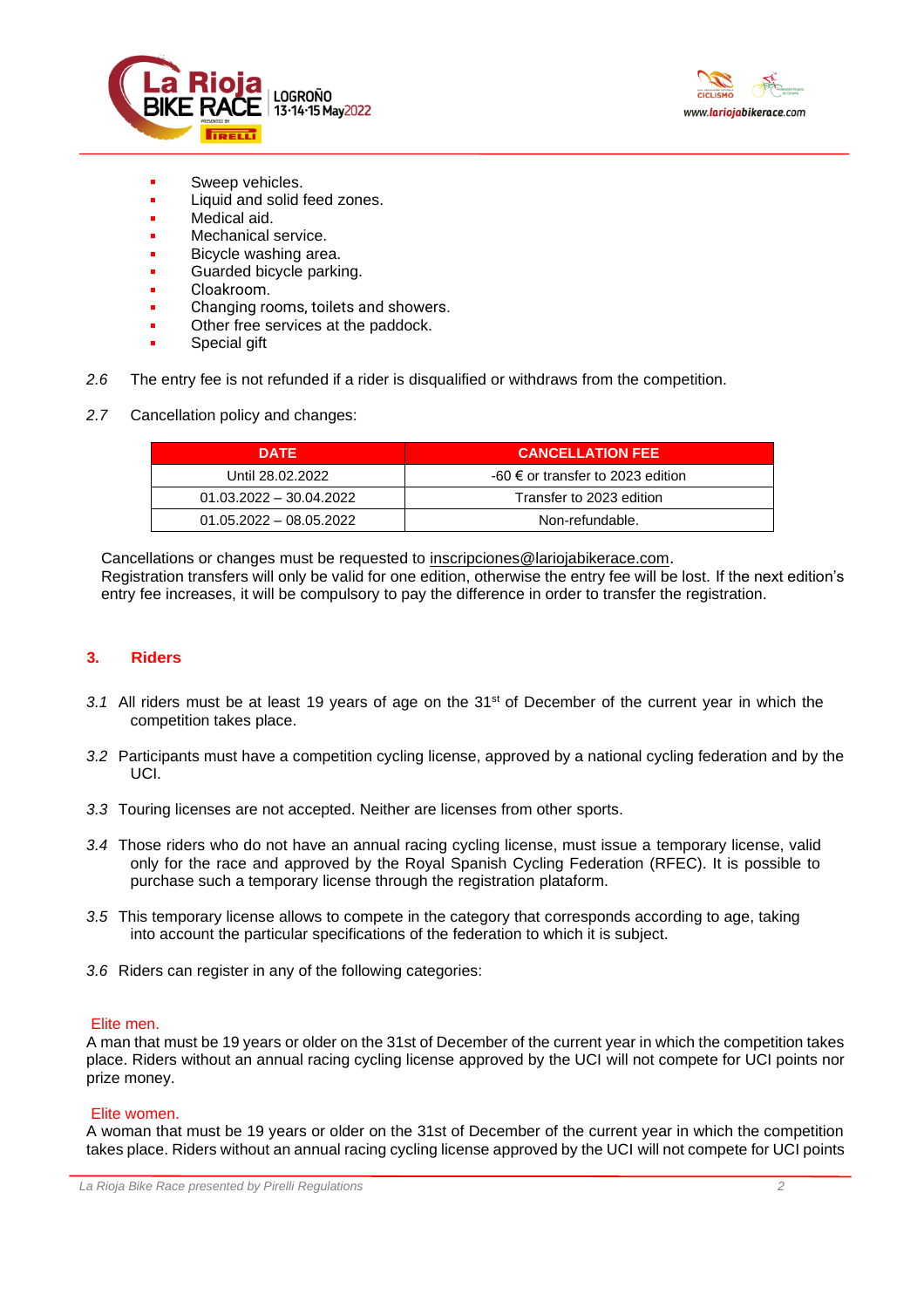



#### nor prize money.

#### Master 30 (men).

A man that must be 30 years or older on the 31st of December of the current year in which the competition takes place and must hold an approved Master license for racing. Riders with an Elite category license cannot compete in this category.

### Master 40 (men).

A man that must be 40 years or older on the 31st of December of the current year in which the competition takes place and must hold an approved Master license for racing. Riders with an Elite or Master 30 category license cannot compete in this category.

### Master 50 (men).

A man that must be 50 years or older on the 31st of December of the current year in which the competition takes place and must hold an approved Master license for racing. Riders with an Elite, Master 30 or Master 40 category license cannot compete in this category.

#### Master women.

A woman that must be 30 years or older on the 31st of December of the current year in which the competition takes place and must hold an approved Master license for racing. Riders with an Elite category license cannot compete in this category.

- *3.7* These categories will only be established if at least three riders start in each category.
- *3.8* Riders holding a Master license cannot compete in the Elite categories.

### **4. Verification**

- *4.1* Verification and Race Pack pick-up is the same day when the competition starts, from 9:00 a.m. to 1:00 p.m.
- *4.2* For security reasons, it is necessary to select a specific time slot during registration to collect the number. No numbers will be delivered outside the selected time slot.
- *4.3* Race numbers are assigned according to each category and:
	- Latest UCI XCM ranking released when the start numbers are assigned by the organisation.
	- **EXECUTE 1.5 Latest UCI XCO ranking released when the start numbers are assigned by the organisation.**
	- **Riders with an annual racing cycling license.**
	- Registration order.
- *4.4* During verification an identification bracelet is handed out to each rider, who has to wear it during all the competition. This bracelet allows access to the rider areas and is also necessary as a safety measure.

### **5. Teams' meeting**

- *5.1* There is a teams' meeting the day before de competition starts, compulsory for all Team Managers. Any rider is also welcome but isn't forced to attend.
- *5.2* Any changes are announced on the race's news board, official website, social media, e-mail and/or Telegram, having the riders the responsibility of keeping themselves informed.

# **6. Race procedure**

*La Rioja Bike Race presented by Pirelli Regulations 3*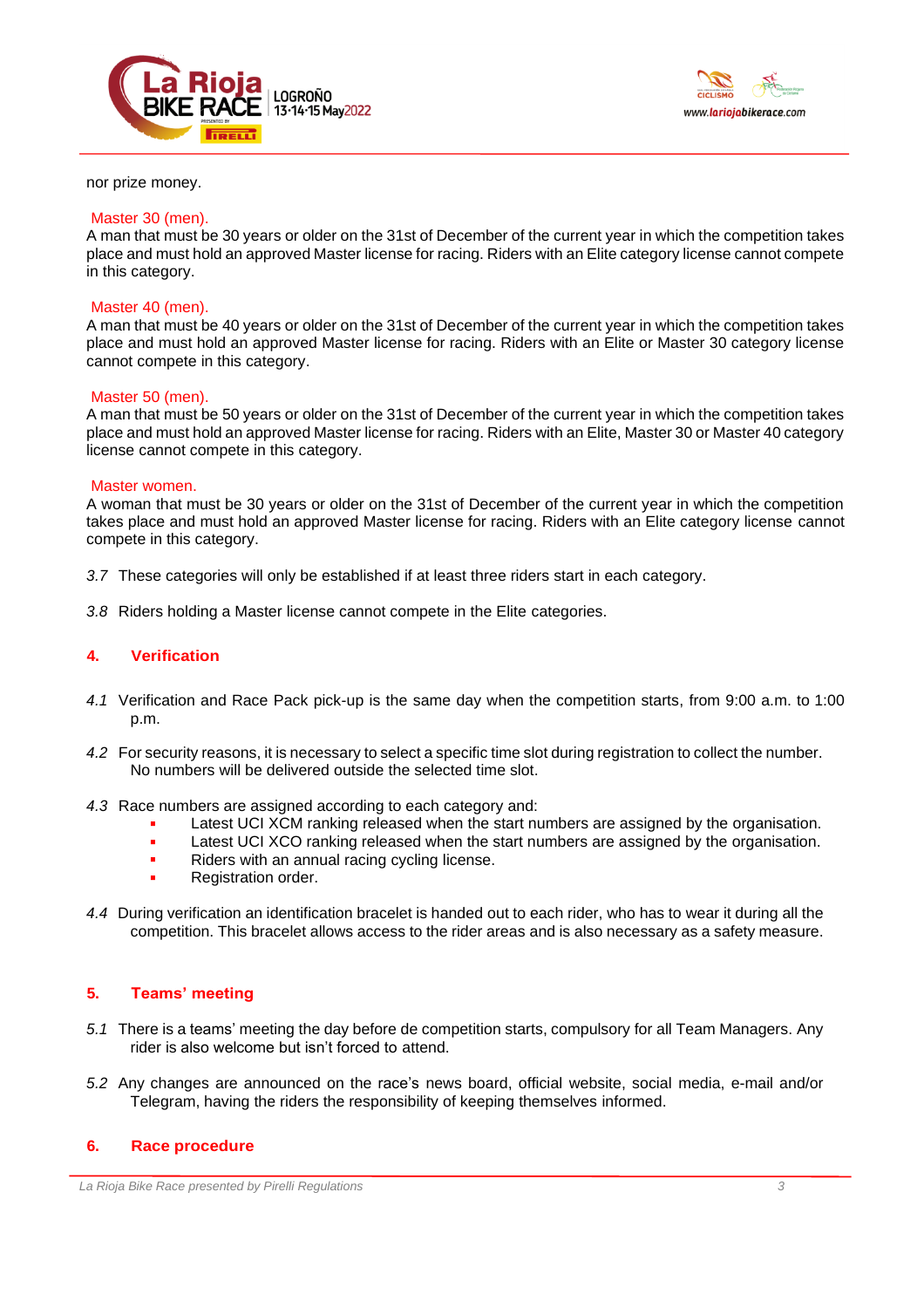



- *6.1* The competition follows the general UCI rules and the UCI's specific *[mountain biking](http://www.uci.ch/mm/Document/News/Rulesandregulation/16/72/76/MTBReglementsENG_English.pdf)* regulations.
- *6.2* Stage results, overall classification and start list of the following stage are released daily.
- *6.3* There are different start grids according to the competition's overall classification.
- *6.4* The start grids open twenty (20) minutes before the stage's start time.
- *6.5* Five (5) minutes before the start time it's banned to enter the start grid is banned, being placed at the back of its corresponding starting group.
- *6.6* No rider is allowed to start once the official start has been given, unless a Commissaire allows it. Riders starting after that time shall be considered DNS (Did Not Start).
- *6.7* After the first stage, the start grids will be set according to the overall standings with boxes of 100 cyclists. The cyclists who are out of competition will start together from the last box.
- *6.8* For safety reasons, all starts of stage will be staggered.
- *6.9* Each way point, cross section, feed/aid station, start and finish have a maximum time allowance, at which the service is closed. The time to reach these points is released in the Race Guide. Once the maximum time is exceeded, the participants can continue on the route until they reach the finish line following the traffic rules and without having preference at the intersections.
- *6.10* Once this time is surpassed, the organizer has the right to force the participant to leave at that stage. The rider could be able to keep riding next stages, starting from the last start box and being out of classification.
- *6.11* Fair play. It involves competing fairly, under the same conditions, and enjoying sport over the ambition of winning, obeying the rules, without cheating, tricking or pretending to confuse the opponents or Commissaires. Assuming defeat with dignity and celebrating victory with simplicity and respect.

Riders must show an honest, respectful and polite behaviour to their opponents, Commissaires, or anyone involved in the race. Show sportsmanship and ethics, avoiding unnecessary, illicit, ugly, aggressive or disobedient behaviours.

- *6.12* The Commissaires have the right to disqualify any rider that does not respect fair play, expelling him/her from the competition without any possibility to continue taking part in it.
- *6.13* Riders that are no longer officially classified can continue taking part in the event in a recreative/leisure way, and when they do not influence/interfere with the competition nor its result. Not obeying this rule leads to the expulsion of the race, without the chance of continuing.
- *6.14* Any rider can be subjected to an official antidoping test following the UCI, WADA, AEPSAD, etc., regulations or any other authorised body.

# **7. Neutralised starts**

- *7.1* For safety reasons the start of any stage can be neutralised. The Course Director leads the riders on an official race vehicle. Once the stage is started by the Course Director the riders must begin to race.
- *7.2* Once the official race vehicle has reached the end of the neutralised section, it will stop aside and indicate the end of the neutralisation.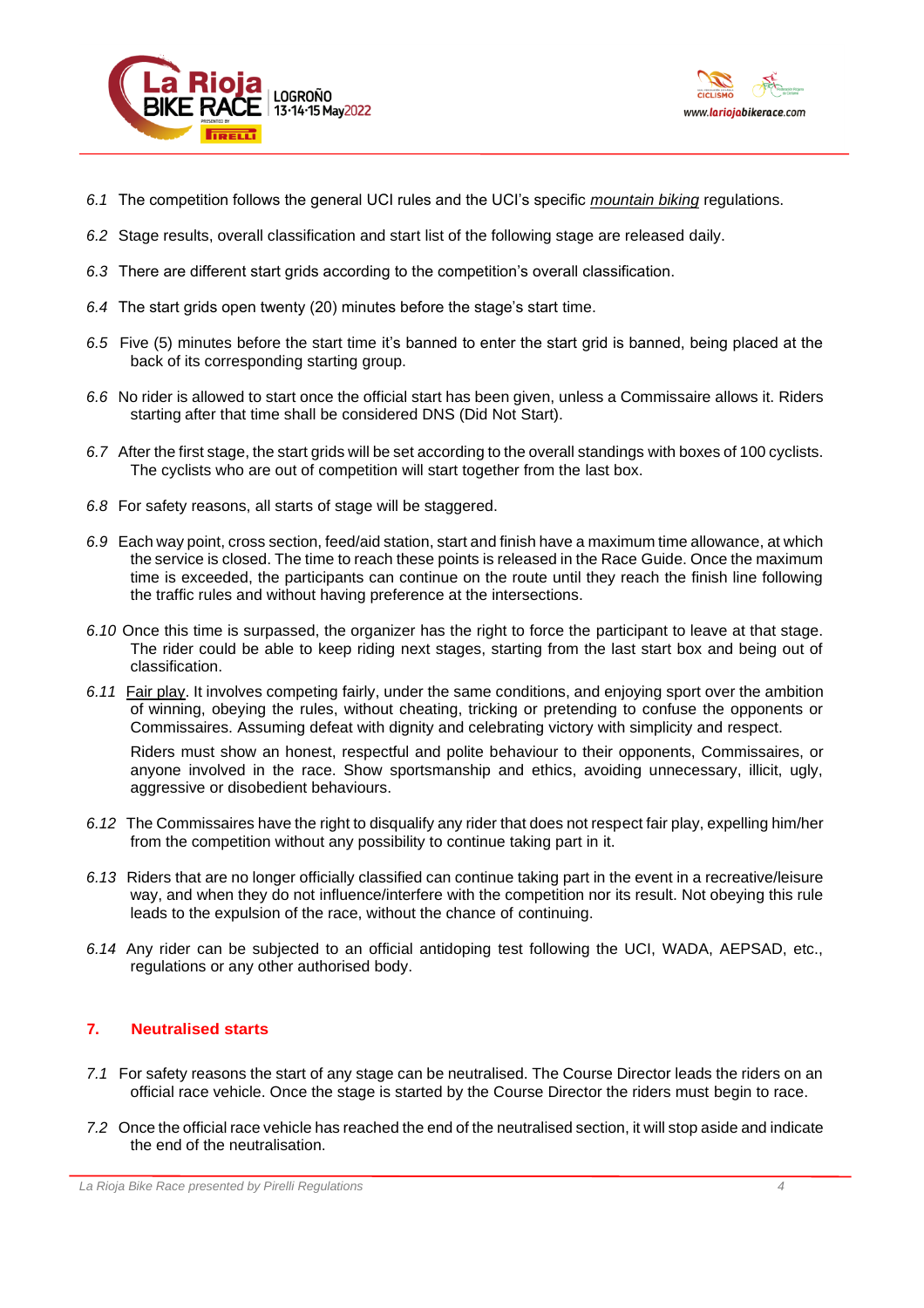



*7.3* During the neutralised section it is banned and could be penalized overtake the Course Director's vehicle.

### **8. Neutralised finishes**

*8.1* For safety reasons, the finish line can be advanced before reaching a road section. If this is so, a time period will be set to complete the distance from the finish line to the paddock. Any delay in reaching the paddock will have a (1) minute penalty per delayed minute. It's compulsory to cross the control set at the paddock.

### **9. Road book**

- *9.1* Each stage has a road book detailing the distance, altitude, way points, cross sections, feed/aid stations and time closure for each service.
- *9.2* The road book also reports if the start or finish are neutralised, the distance of the neutralised stretch and the time allowance between the finish line and the paddock, if the stage has a neutralised finish.
- *9.3* This road book is purely informative and is not required to follow each stage.

### **10. Route**

*10.1* The competition will be raced in three (3) days:

| <b>STAGE</b> | <b>FORMAT</b> | <b>DATE</b> | <b>VENUE</b> |
|--------------|---------------|-------------|--------------|
| STAGE 1      | XCM           | 13.05.2022  | Logroño      |
| STAGE 2      | XCM           | 14.05.2022  | Logroño      |
| STAGE 3      | XCM           | 15.05.2022  | Logroño      |

- *10.2* The route is properly marked with signs, specially at trouble spots, such as cross sections, road crossings or streets.
- *10.3* The route is open to traffic but properly under control. The riders must obey the traffic authorities and/or marshals and ride with caution. On Spanish public roads, riders must remain on the shoulder of the right lane. It is also recommendable to stay on the right-hand side on unpaved roads.
- *10.4* The route includes demanding climbs and technical downhill sections. It is the rider's responsibility to decide if it is rideable. The organisation is not responsible for accidents concerning each rider's skills, fitness or health.
- *10.5* During the route there are two kind of controls: way points (CP) and cross section (CI).
- *10.6* Abandoning the route set by the organisation leads to disqualification.
- *10.7* All riders must stay within the trails' natural limits, without taking shortcuts nor cutbacks.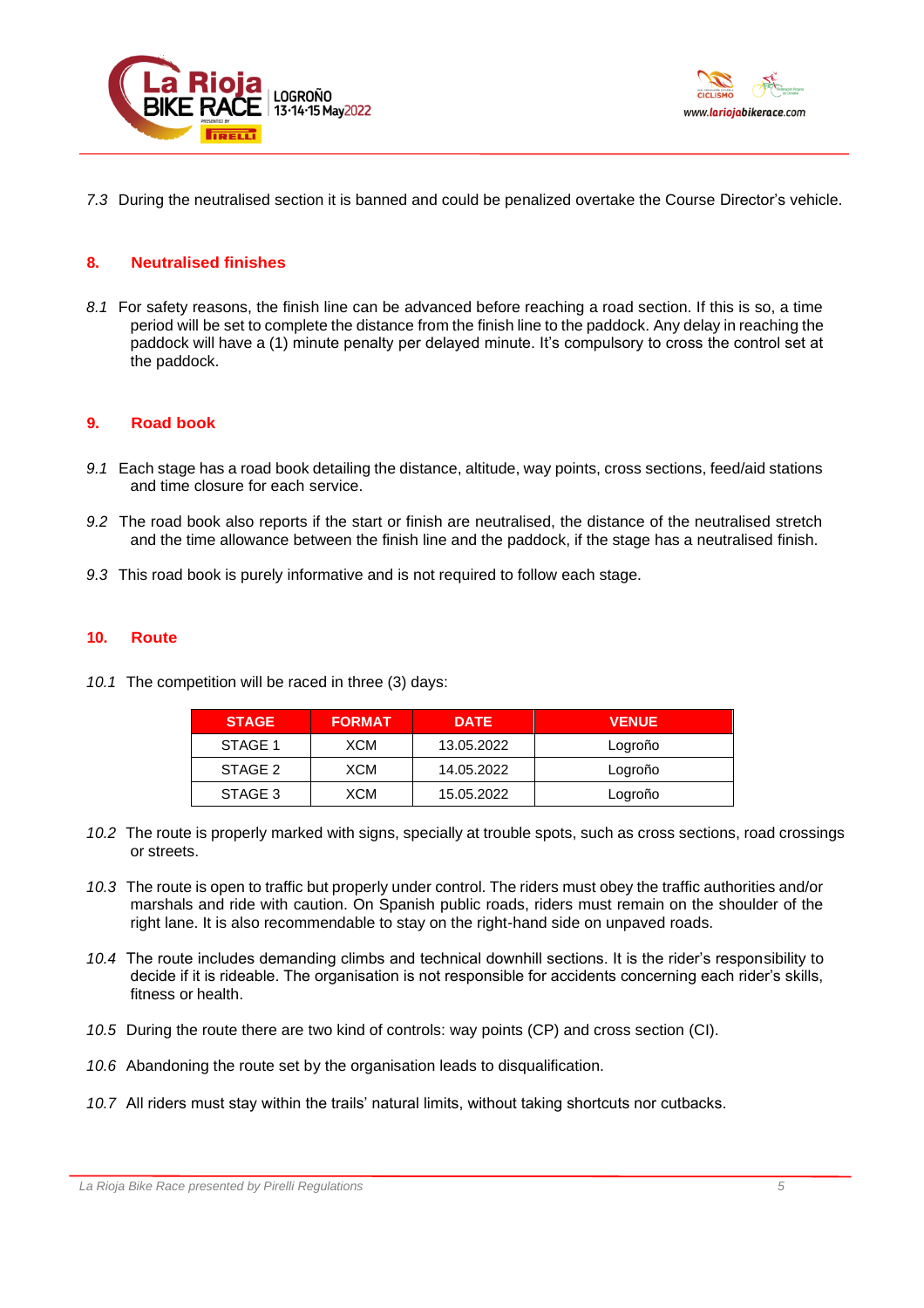



### **11. Feed and tech zones**

- *11.1* Feed and aid zones are properly sign posted all along the route. These have everything necessary to cover the riders' food and hydration needs during the stage.
- *11.2* Feed zones match team's aid stations, otherwise noted.
- *11.3* For security reasons, the food from the feed stations will be delivered by the organization that will take the formal sanitary measures. In no case, the cyclist may handle food.

# **12. Marking**

*12.1* The course is arrowed with red, blue or yellow signs (depending on the day). White signs with a cross of the stage's colour, indicate the wrong direction. No electronic device is needed to follow the route.



*12.2* Every ten kilometres and the final five kilometres to the finish line are indicated.



*12.3* The organization may publish on its website the GPX track file the day before the stage, but it will be informative only. Arrows prevail.

# **13. Unrideable sections**

- *13.1* If by unexpected circumstances a section of the route is unrideable and impossible to clear, the Commissaires, Course Director and Race Director may decide to divert the route along other points foreseen by the organisation.
- *13.2* If it is not possible, the finishing time is taken where the last timing control is placed.

### **14. Withdrawing**

- *14.1* A rider who withdraws must report it to the organisation as soon as possible.
- *14.2* Not reporting a withdrawal leads to the expulsion from the competition.
- *14.3* In case of an accident or an emergency, and bearing in mind the riders' health and safety, the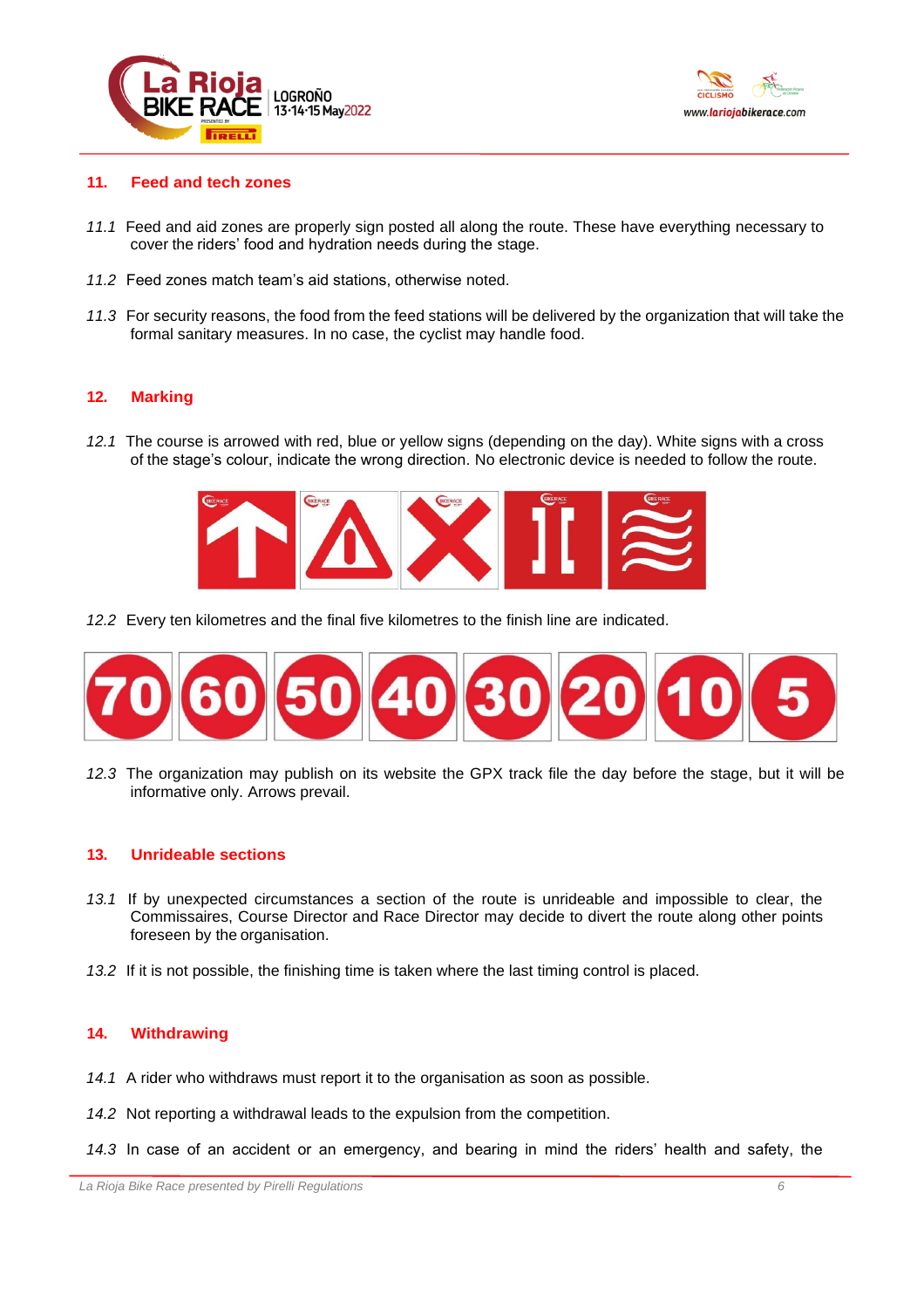



organisation has the right to withdraw a rider from the competition.

### **15. Results**

- *15.1* The results of each stage are arranged according on the time required to complete each one, plus time penalties.
- *15.2* The total time of the stages completed and the total time penalties, establish the overall classification.
- *15.3* The following results are established:
	- Overall.
	- Elite Men.
	- Elite Women.
	- Master Women.
	- Master 30 (men).
	- Master 40 (men).
	- Master 50 (men).
	- Teams.
- *15.4* Any rider who officially does not complete a stage, is out of the result list and not considered a Finisher.
- *15.5* Any rider who completes the race according to its regulations is officially considered a Finisher.
- *15.6* All riders carry a disposable chip to register their times and be able to keep track of them. The Commissaires must approve these times for the results to be considered valid.
- *15.7* The organisation has the right to requise any rider's electronic device in order to check that s/he has followed the official route, without taking shortcuts nor cutbacks.

# **16. Awards**

- *16.1* Each stage has an award ceremony for each category.
- *16.2* The first three (3) riders of each category and the corresponding race leaders, have podium ceremony which is attendance is compulsory.
- *16.3* At the final award ceremony, the three (3) overall ranked riders of each category and the best (1) classified in the teams category at the general classification are immediately called up to the podium once all of them have crossed the finish line.
- *16.4* Prize money and UCI points are awarded to Elite categories.
- *16.5* Prize money:

Elite men & Elite women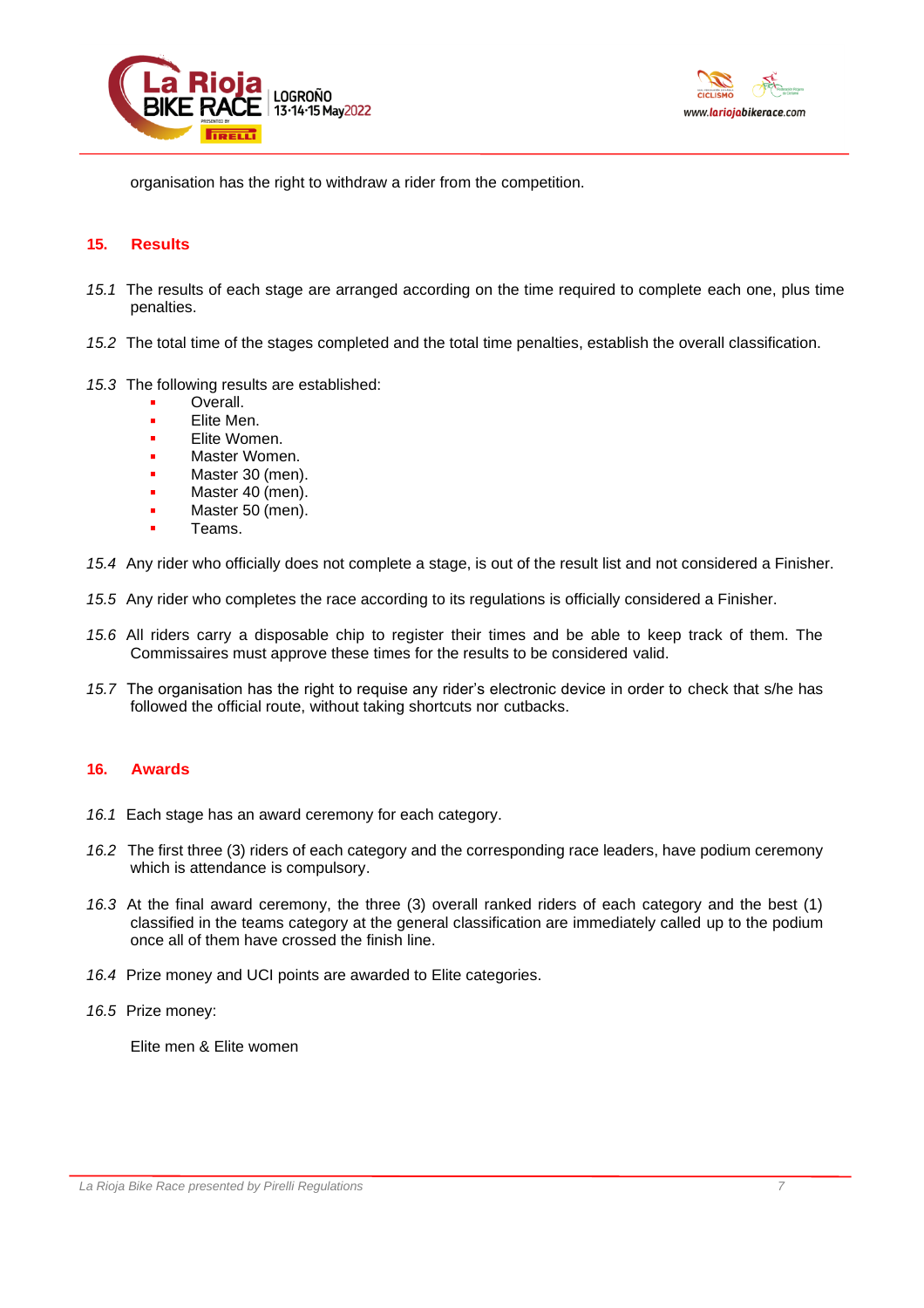



|                |      | $\overline{2}$ | 3     | 4    | 5    |
|----------------|------|----------------|-------|------|------|
| <b>STAGE 1</b> | 200€ | 150 €          | 100€  | 75€  | 50€  |
| <b>STAGE 2</b> | 200€ | 150€           | 100 € | 75€  | 50€  |
| <b>STAGE 3</b> | 200€ | 150€           | 100€  | 75€  | 50€  |
| <b>OVERALL</b> | 300€ | 250€           | 200€  | 175€ | 150€ |

- *16.6* Prize money is paid through bank transfer once the event is over.
- *16.7* After the event, the organization will ask the prized riders, via email, all the documentation required to make the payment. If the organization does not receive a response from the prized within a period of 6 months from the last day of the event, it is understood that the participant waives the corresponding prize money.

# **17. Teams' classification**

- *17.1* A team is composed of at least three (3) riders, two (2) men and one (1) woman, and a maximum of five (5) riders, three (3) men and two (2) women.
- *17.2* Each team member competes individually in his/her category. That is, the team isn't forced to remain together.
- *17.3* Once the race begins, changes nor substitutions are allowed.
- *17.4* Riders who are disqualified, withdraw, etc., from the race, stop being part of the team.
- *17.5* If a team loses members to the point it has less than two (2) men and one (1) woman, it will be out of the teams' classification.
- *17.6* The teams' classification is established by the addition of the times of the two (2) best men and the best woman (1), independently from their individual category. If a team has more than three members, the times of the other team members are discarded.
- *17.7* For each stage result, the three (3) best members of a team, two (2) men and one (1) woman, can be different each day. The overall standings are determined by the addition of the three (3) best times, two (2) men and one (1) woman, according to their final overall standings.
- *17.8* Prizes will be awarded to the best team (1) of each stage and three (3) best of the final overall standings.

# **18. Bicycle**

- *18.1* The bicycle must satisfy the UCI regulations, both technical characteristics and safety measures.
- *18.2* Riders are allowed to change their bicycle each stage but cannot be completely swapped nor changed during a stage.
- *18.3* Bicycles left at the official race bicycle parking can only be taken out by riders whose bracelet matches the bicycle's number plate.
- *18.4* Tandem bicycles are not permitted.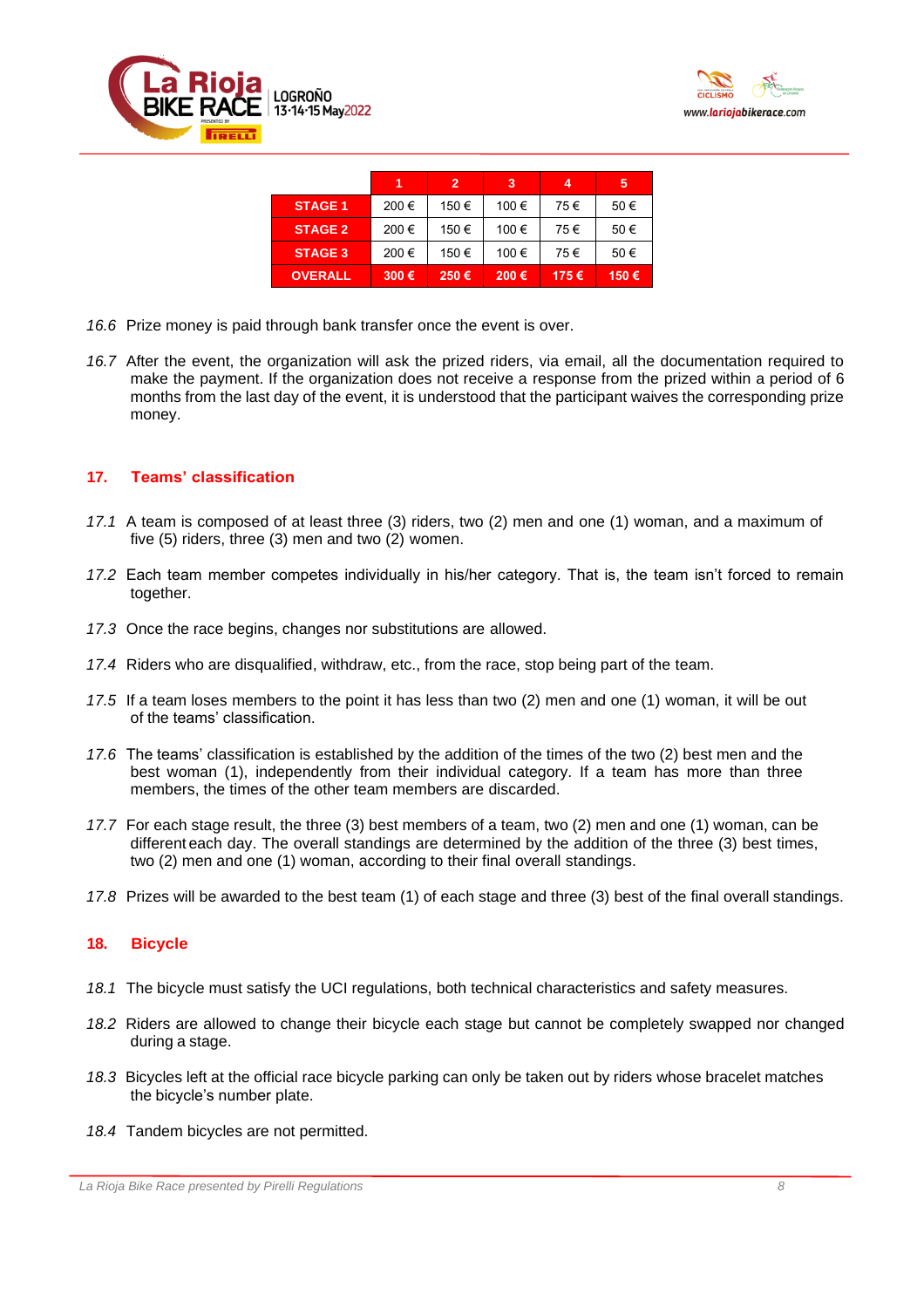



# **19. Equipment**

- *19.1* It is compulsory to compete with the number plate and back number provided by the organisation. The number plate must be properly placed on the front of the bicycle. The back number must be on the rider's back. Both must be clearly visible and cannot be modified. The electronic timing control device cannot be modified and must be placed where the organisation indicates it.
- *19.2* All category race leaders must wear the leader's jersey provided by the organisation. It has a blank space on the front and back to place the rider's sponsors.
- *19.3* It's the rider's responsibility to place their sponsors in the space provided on the leader's jersey.
- *19.4* For safety reasons, it is recommended to carry a mobile phone. Route signs, race numbers and participant bracelets have a telephone number printed on them, which should only be called in case of an emergency. It's not a customer service number!
- *19.5* Carrying some warm clothes (rain jacket, arm and leg warmers, etc.) during certain stages might be necessary. The organisation does not provide these to the riders and is not responsible for each rider's choice.
- *19.6* The organisation is not responsible for any items left free or not properly stored in the backpack/bag.
- *19.7* The organisation is not responsible for any items lost along the route or left behind in the course of the event by any rider.
- *19.8* The organisation is not responsible for any bicycle's breakdowns, failures nor repairs that might happen during the event.

### **20. Sport and nature**

- *20.1* Our sport, mountain biking, is a competition or leisure activity that takes place in nature and its impact in this environment is a responsibility for all riders and sport organisers. Any participant who throws garbage along the route, is not respectful of the environment (rolling off the roads, taking shortcuts that damage the vegetation, etc.), is not careful with the animals, leave a spare, etc. may be penalized by the Commissioners.
- *20.2* The trails on which the competition takes place are assigned only and exclusively for the days of the race, therefore it is not allowed to spread the route's GPS tracks.
- *20.3* The Commissaires have the right to disqualify any rider that does not respect the environment or the private properties that are crossed during the race, expelling him/her from the competition without any possibility to continue taking part in it.

# **21. Considerations**

- *21.1* Any participant can be subjected to an official antidoping test following the UCI rules.
- *21.2* All riders assign their image rights to the organisation, being able to use any photograph or video where they appear. The images can be taken both by conventional photo or video cameras, such as sports action cameras or even from aerial drones.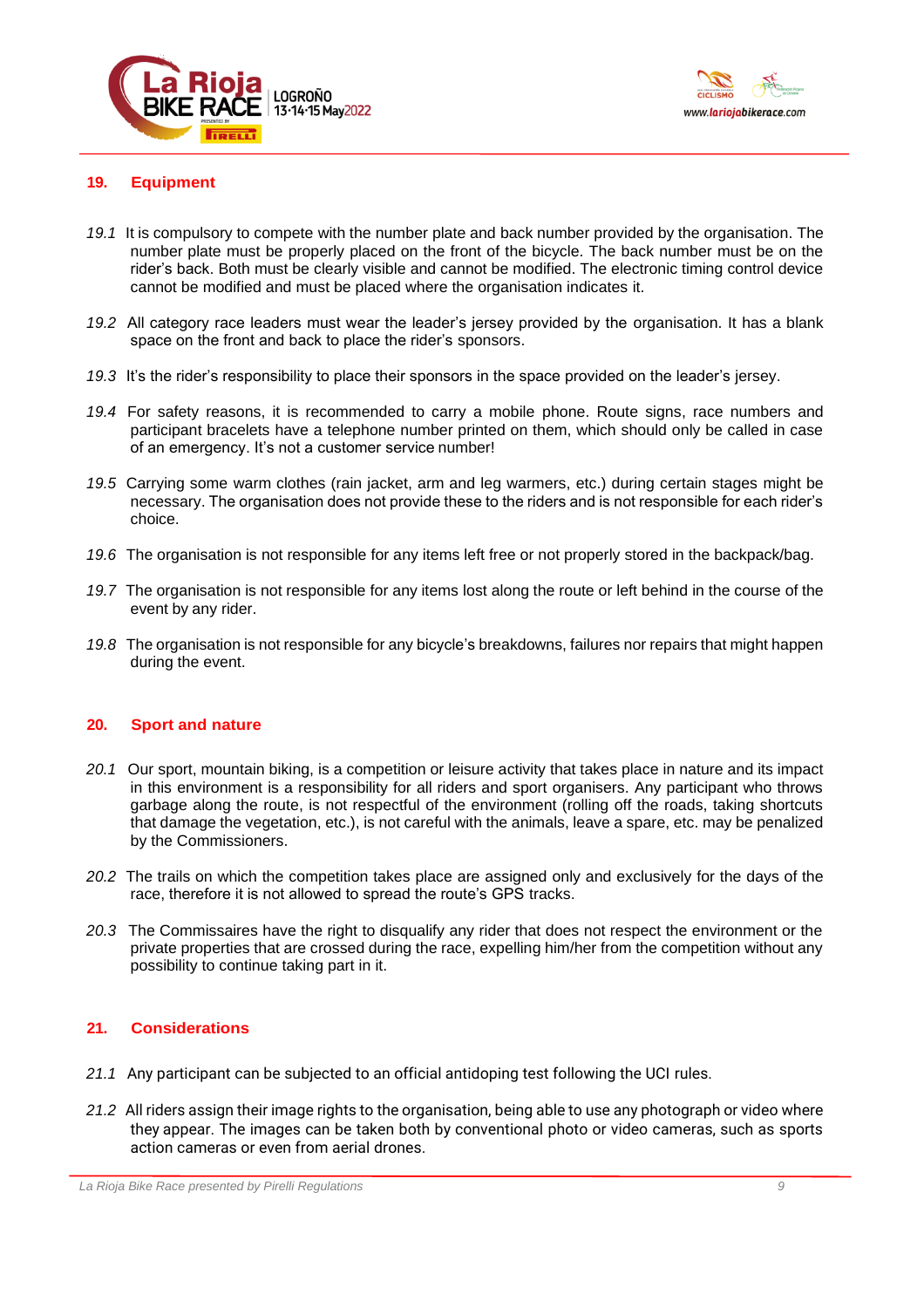



- *21.3* Participant must be always aware the of the drone's localization, especially if it flies at low altitude and under NO circumstances approach it. In the rare event that the drone fell to the ground, please stay away from it, and do not touch it. At take-off and landing, participants should not be no closer than 10 meters. All pilots will be easily identifiable and will to be able to warn you or be warmed of any unusual circumstance.
- *21.4* The organisation is not responsible for the expenses nor debts that a rider might incur during the race.
- *21.5* If necessary and under major circumstances, the organisation has the right, without previous notice and in order to guarantee the event's proper development and safety (riders, Commissaires, staff, etc.), to delay a start time, change its program, and/or modify or cancel a stage.
- *21.6* The Commissaires have the right to disqualify any team that does not respect these considerations, expelling it from the competition without any possibility to continue taking part in it.
- *21.7* The organisation has the right to modify these rules without previous notice nor consent.
- *21.8* The organization reserves the right of admission.
- *21.9* All schedules may be modified depending on the health situation of the scheduled date of the event.
- *21.10*If the event is permanently suspended due to force majeure caused by the Covid-19 pandemic, prior to the event, the organization will notify the participants and they will have the option of requesting a refund of the registration fee.

# **22. Claims**

*22.1* Claims must be formally presented to the Commissaires and processed by these following the UCI regulations.

# **23. Paddock**

- *23.1* No rider or team assistant can camp nor stay overnight at the paddock.
- *23.2* The organisation does not provide water nor electricity to the teams at the paddock, which must be self-sufficient, unless hired to the organisation.

# **24. Clause Covid-19**

- *24.1* Every participant of La Rioja Bike Race presented by Pirelli 2022 declares that they have read and accepted during the registration process the information document by the Royal Spanish Cycling Federation in which they inform about the measures that the cyclist must adopt and those that the organization will adopt to ensure the safety of the event.
- *24.2* Every participant of La Rioja Bike Race presented by Pirelli 2022 declares that they have read and accepted during the registration process the information document about the security protocol for